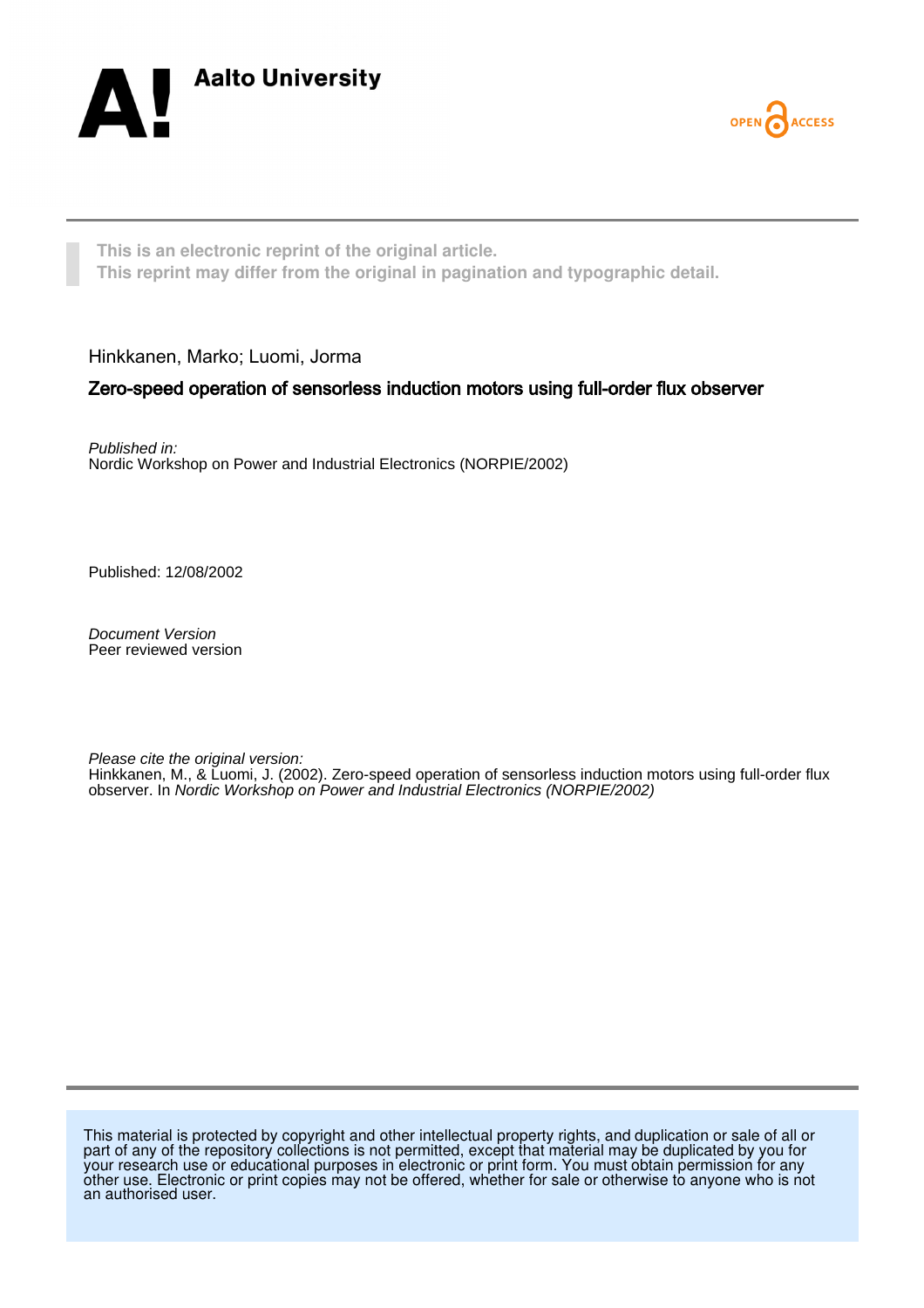# Zero-Speed Operation of Sensorless Induction Motors Using Full-Order Flux Observer

Marko Hinkkanen and Jorma Luomi

Abstract— This paper deals with the flux estimation for sensorless induction motor drives. Stable zerospeed operation is achieved by using a speed-adaptive full-order flux observer and a simple software compensation of inverter nonlinearities. No voltage feedback is needed for the compensation and hardware costs can be lowered. Experimental results including stable zerospeed operation are shown.

Index Terms— Induction machines, AC motor drives, flux estimation.

#### I. Introduction

Speed-sensorless induction motor drives have developed outstandingly during the last years. Nonetheless, verylow-speed operation of general-purpose induction motors is still a challenge.

Several flux estimators for speed-sensorless drives have been proposed; the most promising ones are the voltage model [1], the speed-adaptive full-order flux observer [2], [3], and their modifications. Full-order flux observers offer good performance and robustness against parameter errors and measurement noise. A disadvantage is a small instable region in the regeneration mode at low speeds [4]–[6]. Very-low-speed and zero-speed operation using a full-order observer was attained in [7], where measurement of the stator voltage was used. Furthermore, calculation of the stator dynamics was implemented by using analogue integrators.

The voltage model is simpler than the full-order flux observer but several disadvantages exist: drift problems; sensitivity to the stator resistance estimate at low speeds; and the need for initial conditions. However, very-lowspeed operation was successfully achieved in [8] by using a modified voltage model flux estimator, where dead-time compensation based on voltage feedback was used.

Voltage-source inverters employing pulse width modulation introduce a nonlinear voltage gain. The inverter nonlinearities, mainly caused by the dead-time effect and power device voltage drops, are substantial at low speeds. Unless the stator voltage is measured, the nonlinearities should be compensated in order to operate the sensorless drive at very low speeds, no matter which flux estimator is chosen. Some of the proposed dead-time compensation methods require the measurement of the phase voltage change instants [9] whereas others only need the current measurement [10]–[12]. The compensation for power device voltage drops is based on the measured current [8],  $[10]–[12]$ .

Very-low-speed operation is desirable for most generalpurpose drives but, on the other hand, hardware costs should be as low as possible. This paper demonstrates the zero-speed and very-low-speed operation of the sensorless drive using a low-cost compensation for inverter nonlinearities. Potential-free measurement of the change instants of the inverter output voltages is not needed, and the hardware costs can thus be lowered. Distortion due to the slightly incomplete compensation is overcome by using the speed-adaptive full-order flux observer offering robustness against measurement noise. Furthermore, the start-up is simpler than that of the voltage model since no initial condition of the flux is needed.

In the following, the induction motor model and the flux observer are first defined. Then, the adopted compensation method for the inverter nonlinearities is described. Finally, the control system based on the rotor flux orientation is introduced and the experimental results are presented.

#### II. Induction Motor Model

The parameters of the dynamic Γ-equivalent circuit of an induction motor are the stator resistance  $R_s$ , the rotor resistance  $R_R$ , the stator transient inductance  $L'_s$ , and the magnetizing inductance  $L_M$ . The angular speed of the rotor is denoted by  $\omega_m$ , the angular speed of the reference frame  $\omega_k$ , the stator current space vector  $\underline{i}_s$ , and the stator voltage  $\underline{u}_s$ . When the stator flux  $\underline{\psi}_s$  and the rotor flux  $\underline{\psi}_R$  are chosen as state variables, the state-space representation of the induction motor becomes

$$
\underline{\dot{\mathbf{x}}} = \underbrace{\begin{bmatrix} -\frac{1}{\tau_s'} - j\omega_k & \frac{1}{\tau_s'}\\ \frac{s_{1-\sigma}}{\tau_r'} & -\frac{1}{\tau_r'} - j(\omega_k - \omega_m) \end{bmatrix}}_{\underline{\mathbf{A}}} \underline{\mathbf{x}} + \underbrace{\begin{bmatrix} 1\\0 \end{bmatrix}}_{\underline{\mathbf{B}}} \underline{u}_s \quad (1a)
$$
\n
$$
\underline{i}_s = \underbrace{\begin{bmatrix} \frac{1}{L_s'} & -\frac{1}{L_s'} \end{bmatrix}}_{\underline{\mathbf{C}}} \underline{\mathbf{x}} \qquad (1b)
$$

where the state vector is  $\underline{\mathbf{x}} = [\underline{\psi}_s \quad \underline{\psi}_R]^T$ , and the parameters expressed in terms of the Γ-equivalent circuit parameters are  $\sigma = L'_s/(L_M + L'_s)$ ,  $\tau'_s = L'_s/R_s$ , and  $\tau_r' = \sigma L_M/R_R.$ 

The authors are with the Power Electronics Laboratory, Helsinki University of Technology, P.O. Box 3000, FIN-02015 HUT, Finland (e-mail: marko.hinkkanen@hut.fi; jorma.luomi@hut.fi).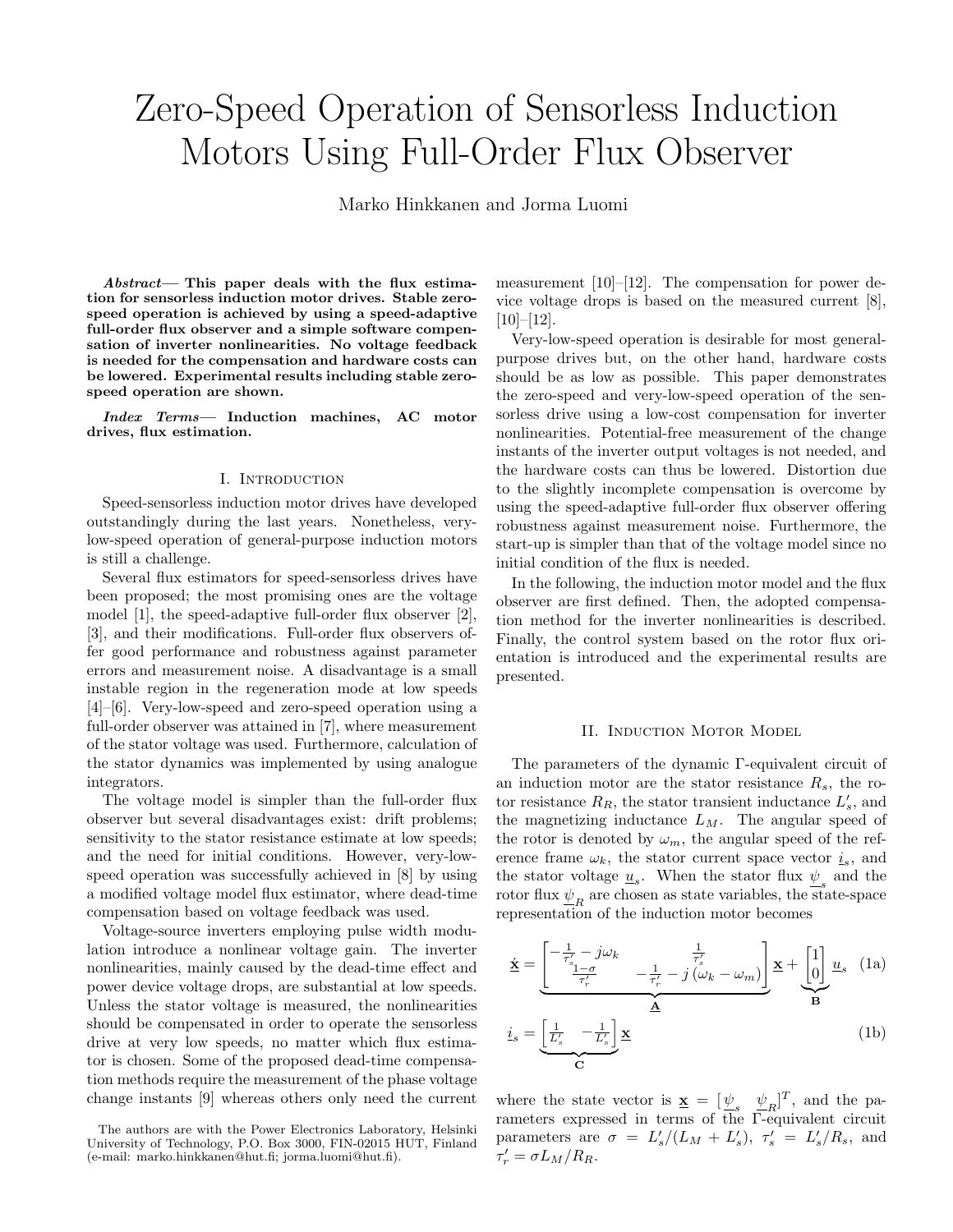### III. Speed-Adaptive Full-Order Flux Observer

Conventionally, the stator current and the rotor flux are used as state variables in full-order flux observers. However, choosing the stator and rotor fluxes as state variables is preferred since a simple digital implementation having small discretization errors can then be exploited [13]. In addition, the observer could be used with stator flux oriented control or direct torque control [14] as well as with rotor flux oriented control.

The full-order flux observer using the fluxes as state variables is defined by

$$
\dot{\underline{\mathbf{x}}} = \underline{\hat{\mathbf{A}}} \underline{\hat{\mathbf{x}}} + \mathbf{B} \underline{u}_s + \underline{\mathbf{L}} (\underline{i}_s - \underline{\hat{i}}_s)
$$
 (2a)

$$
\hat{\underline{i}}_s = \mathbf{C}\hat{\underline{\mathbf{x}}} \tag{2b}
$$

where the observer state vector is  $\hat{\underline{\mathbf{x}}} = [\hat{\psi}_s \quad \hat{\psi}_R]^T$ , the observer gain  $\underline{\mathbf{L}} = [l_s \quad l_r]^T$ , and the system matrix

$$
\hat{\underline{\mathbf{A}}} = \begin{bmatrix} -\frac{1}{\tau_s'} - j\omega_k \\ \frac{1-\sigma}{\tau_r'} & -\frac{1}{\tau_r'} - j(\omega_k - \hat{\omega}_m) \end{bmatrix} \qquad (2c)
$$

where the estimate is marked by the symbol ˆ. The conventional speed adaptation law is

$$
\hat{\omega}_m = -\gamma_p \operatorname{Im} \left\{ (\underline{i}_s - \underline{\hat{i}}_s) \underline{\hat{\psi}}_R^* \right\} \n- \gamma_i \int \operatorname{Im} \left\{ (\underline{i}_s - \underline{\hat{i}}_s) \underline{\hat{\psi}}_R^* \right\} dt
$$
\n(3)

where  $\gamma_p$  and  $\gamma_i$  are the adaptation gains and the complex conjugates are marked by the symbol <sup>∗</sup> . The adaptation law (3) is often derived based on the Lyapunov stability theorem [2] or the Popov hyperstability theorem [3]. However, the adaptation law is not guaranteed to be globally stable since approximations regarding unknown states have been used or the positive-realness condition is not satisfied. Actually, it is well known that there is a small instable region in the regeneration mode at low speeds [4]– [6]. The size of the region could be reduced by choosing  $$ suitably. For simplicity,  $\underline{\mathbf{L}} = 0$  is chosen in this paper.

# IV. Compensation for Inverter Nonlinearities

The effect of inverter nonlinearities on the stator voltage is substantial at low speeds. The simple software compensation approach requiring only the current measurement [10]–[12] is adopted and shortly reviewed in the following.

## A. Dead Time and Power Device Voltage Drops

The most significant nonlinearity is the dead-time effect. In order to prevent the shoot-through of the dc link, a small lock-out time is introduced by the inverter control. The actual dead time  $T_d$  is the lock-out time plus device turn-on time minus device turn-off time [12].

Another important nonlinearity is caused by the power device voltage drops. To simplify the following analysis, active switches and freewheeling diodes are assumed to have identical voltage drop characteristics modelled by the threshold voltage  $u_{th}$  and the on-state slope resistance  $R_d$ .



Fig. 1. Inverter leg of phase a.

The voltage of the a-phase with respect to the negative dc bus (Fig. 1) averaged over one switching period  $T_{sw}$  can be expressed as

$$
u_{san} = u_{san, ref} \underbrace{-\frac{T_d}{T_{sw}} u_d \operatorname{sign}(i_{sa})}_{\text{dead-time effect}} \underbrace{-u_{th} \operatorname{sign}(i_{sa}) - R_d i_{sa}}_{\text{power device voltage drop}}
$$
(4)

where the ideal voltage is  $u_{san,ref}$ , the dc-link voltage  $u_d$ , and the switching frequency  $f_{sw} = 1/T_{sw}$ . Since the voltages of the phases  $b$  and  $c$  can be expressed similarly, the stator voltage space vector becomes [8], [15]

$$
\underline{u}_s = \underline{u}_{s,ref} - \underbrace{\left(\frac{T_d}{T_{sw}}u_d + u_{th}\right) \text{sig}(\underline{i}_s)}_{\Delta \underline{u}} - R_d \underline{i}_s \tag{5}
$$

where  $u_{s,ref}$  is the reference voltage and

$$
sig(\underline{i}_s) = \frac{2}{3} \left[ sign(i_{sa}) + sign(i_{sb})e^{j\frac{2\pi}{3}} + sign(i_{sc})e^{j\frac{4\pi}{3}} \right] (6)
$$

is a nonlinear function having an amplitude of 4/3.

#### B. Compensation

The compensation is carried out in a feedforward manner. The compensated reference voltage for the PWM is

$$
\underline{u}_{s,ref}^c = \underline{u}_{s,ref} + \Delta \hat{\underline{u}} \tag{7}
$$

The amplitude of  $\Delta \hat{u}$  can be obtained based on manufacturer specifications of the power devices, experimental data, or by using off-line identification methods, e.g., [11]. Since the amplitude of  $\Delta \hat{u}$  depends on temperature and current level, a look-up table could be used to adjust it on line [12]. The effect of the resistance  $R_d$  is taken into account by adding its estimate to the stator resistance estimate, i.e.,  $R_s^c = R_s + R_d$  is used in the flux observer.

Fig. 2 shows an example of the current and reference voltage waveforms without dead-time compensation obtained using the experimental setup described in Section VI. The current was regulated to have a frequency of 0.25 Hz and an amplitude of 1.0 A. The reference voltage was the output of the current controller. Since the current is sinusoidal and the machine is symmetric, the actual stator voltage should also be sinusoidal. By using this fact, the distortion voltage  $\Delta u$  shown in Fig. 2 was calculated.

Fig. 3 shows the measured current and reference voltage waveforms when the dead-time compensation is used. The amplitude of  $\Delta \hat{u}$  was obtained based on Fig. 2. It can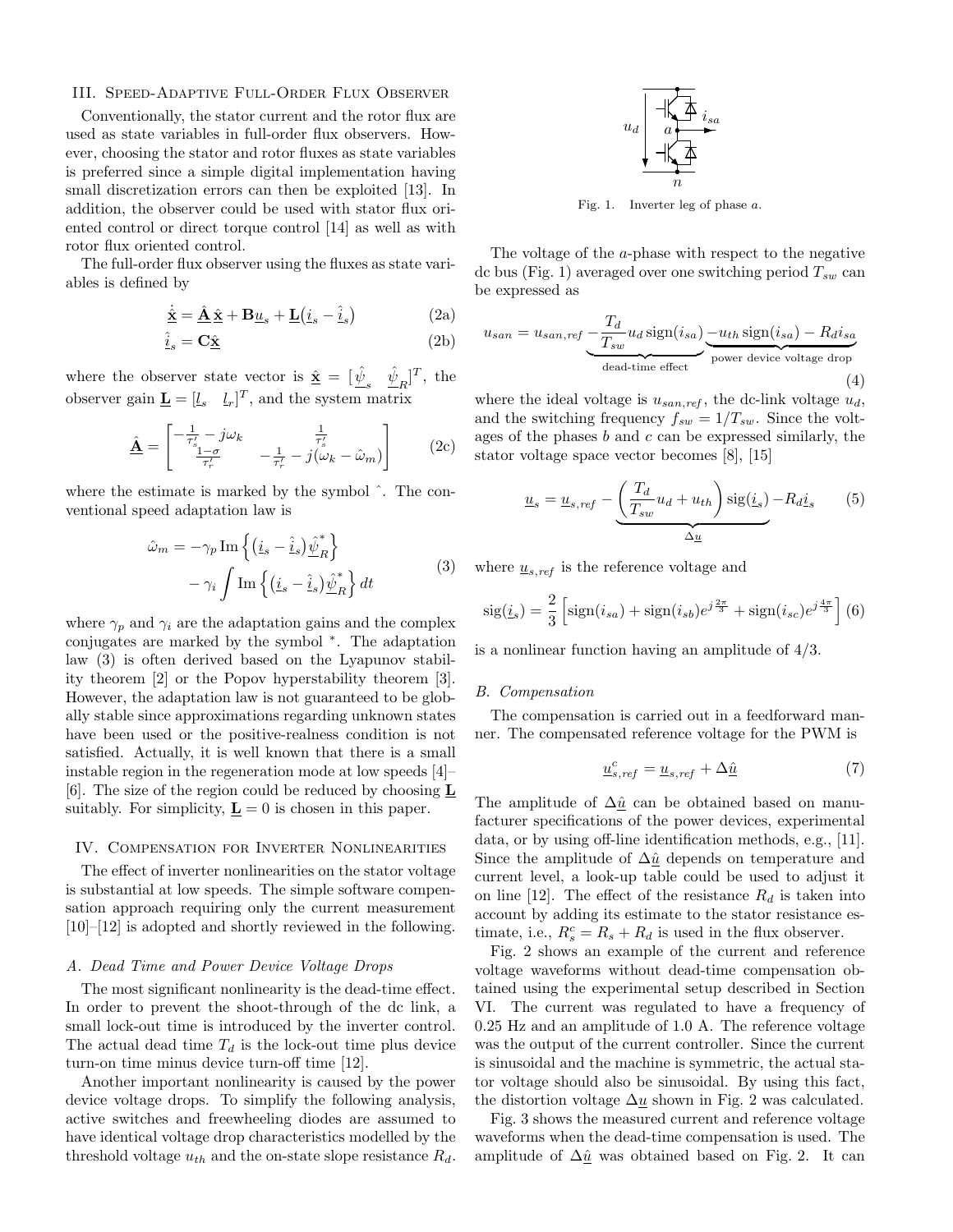

Fig. 2. No compensation of inverter nonlinearities. The first subplot shows the real component of the measured regulated stator current having a frequency of 0.005 p.u. The second subplot shows the real component of the reference voltage. The third subplot presents the real component of the calculated distortion voltage.



Fig. 3. Compensation of inverter nonlinearities. The first subplot shows the measured regulated stator current having a frequency of 0.005 p.u. The second subplot shows the reference voltage.

be seen that the compensation is incomplete near phase current zero crossings. Spikes in the reference voltage are due to a change of the current direction during the dead time, which causes the zero current clamping phenomenon. To eliminate the spikes, it would be possible to carry out the compensation as presented in [16].

### V. CONTROL SYSTEM

The full-order flux observer and the compensation of inverter nonlinearities were investigated experimentally. The control was based on the direct rotor flux orientation and synchronous-frame current control [17]. The overall block diagram of the system is shown in Fig. 4.

The speed and flux controllers were conventional PIcontrollers. The bandwidths of the controllers are given in Table I. Fairly high flux and speed controller bandwidths can be chosen since the output of the flux observer is smooth. The speed adaptation gains were  $\gamma_p = 10$  and  $\gamma_i = 10000$ .

The sampling was synchronized to the modulation, and both the switching frequency and the sampling frequency were 5 kHz. The dc-link voltage was measured, and the



Fig. 4. The direct rotor flux oriented controller. The electrical variables shown on the left hand side of the coordinate transformations are in the (estimated) rotor flux reference frame and the variables on the right hand side are in the stator reference frame. The block "PWM" includes the compensation for inverter nonlinearities.

TABLE I BANDWIDTHS, BASE VALUE  $2\pi \cdot 50$  Hz.

| Current control | $\alpha_c = 8$ p.u.        |
|-----------------|----------------------------|
| Speed control   | $\alpha_s = 0.04 \alpha_c$ |
| Flux control    | $\alpha_f = \alpha_s$      |

reference stator voltage obtained from the current controller was used for the flux observer. Inverter nonlinearities were compensated according to (7). The zero current clamping phenomenon was not compensated which can be seen in the following experimental results.

#### VI. Experimental Results

The experimental setup is shown in Fig. 5. A 2.2-kW four-pole induction motor (Table II) was fed by a frequency converter controlled by a dSpace DS1103 PPC/DSP board. The base values used in figures are: angular frequency  $2\pi \cdot 50 \text{ s}^{-1}$ , current  $\sqrt{2} \cdot 5.0 \text{ A}$ , and flux 1.0 Wb.

An experimental result showing zero-speed operation during a rated-load torque step is shown in Fig. 6. The speed reference was set to a frequency of 0 Hz. The ratedload torque step was applied at  $t = 2$  s, and the load torque was removed at  $t = 8$  s. It can be seen that both the flux and the speed are correctly observed. After removing the load, the flux is still properly estimated and the load torque could be applied again.

Fig. 7 demonstrates an experiment similar to that of Fig. 6 but now one third of the rated-load torque step was applied and the load torque was removed at  $t = 10$  s. Again, the system behaves stably. A small speed error can be seen when the load torque is applied, which is mainly caused by the inaccurate motor parameters in the flux observer. When the stator frequency is small (i.e., the load torque is light in this experiment), the speed and flux estimation becomes more sensitive to inaccurate motor parameters and measurement noise. This is a well-known property of most sensorless flux estimators based on the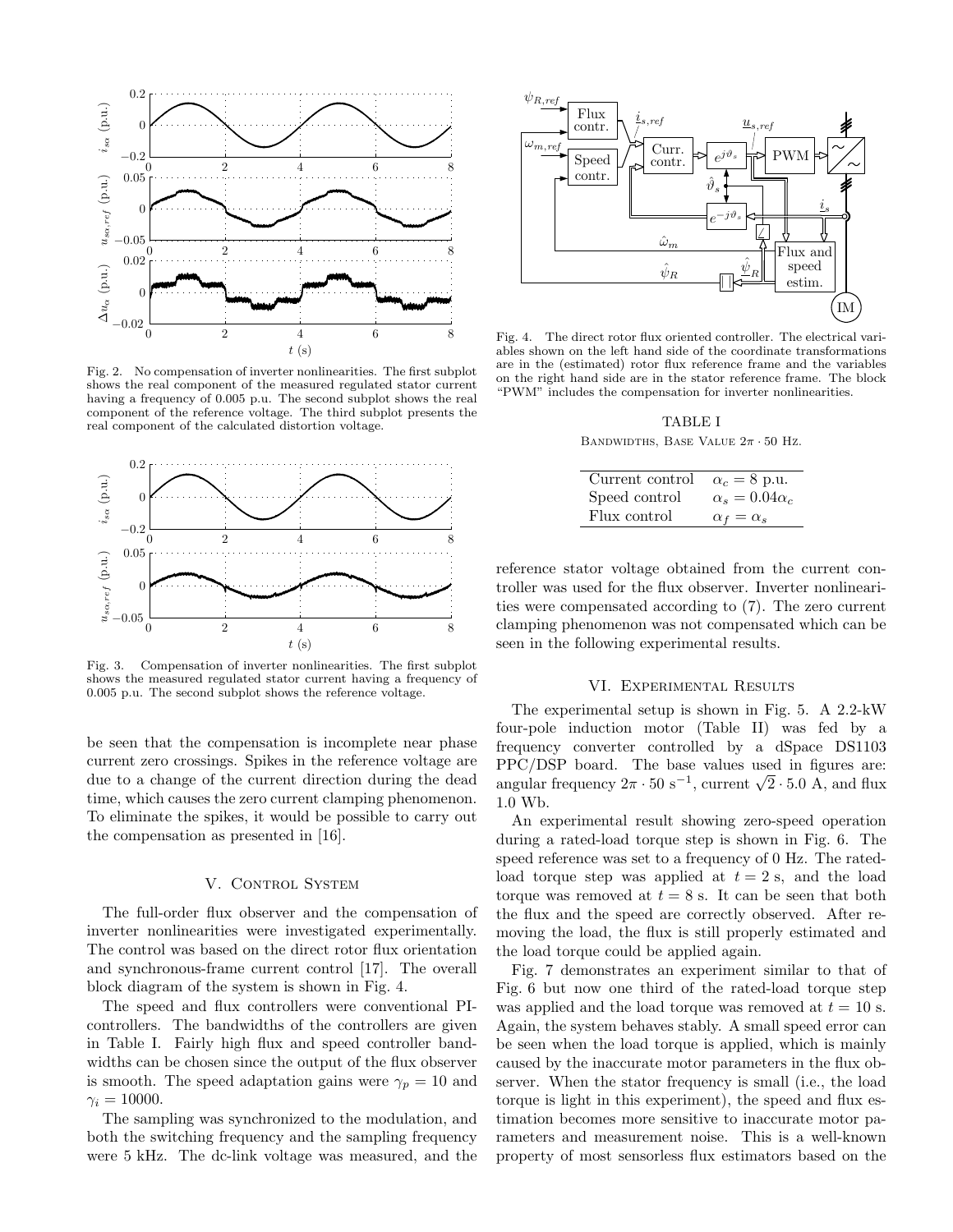

Fig. 5. The experimental setup. The PM servo motor was used as the loading machine.

TABLE II

| PARAMETERS FOR THE 2.2-KW FOUR-POLE 400-V 50-HZ MOTOR. |                                |
|--------------------------------------------------------|--------------------------------|
| Stator resistance $R_s$                                | $3.67 \Omega$                  |
| Rotor resistance $R_R$                                 | $2.10 \Omega$                  |
| Magnetizing inductance $L_M$                           | $0.224$ H                      |
| Stator transient inductance $L'_{s}$                   | $0.0209$ H                     |
| Moment of inertia $J_{tot}$                            | $0.0155 \text{ kg} \text{m}^2$ |
| Rated speed                                            | 1430 $r/min$                   |
| Rated current                                          | $5.0\;{\rm A}$                 |
| Rated torque                                           | 14.6 Nm                        |

fundamental model of the motor. Under no load, however, the zero stator frequency is not problem when using the speed-adaptive full-order flux observer.

An experimental result of very-low-speed no-load operation is presented in Fig. 8. In this experiment, only about 2/3 of the distortion voltage  $\Delta \hat{u}$  was compensated in order to reduce the reference voltage spikes due to the zero current clamping. The speed reference was initially set to <sup>a</sup> frequency of <sup>−</sup>0.<sup>25</sup> Hz and <sup>a</sup> speed reversal to the frequency of 0.25 Hz was applied at  $t = 5$  s. The average speed is well regulated but the content of the sixth harmonic in the estimated and actual speed is fairly high, which is caused by the incomplete dead-time compensation. Since the distorted speed estimate is the input of the speed controller, the sixth harmonic is also found in the q-component of the reference current (and thus in the actual current and finally in the actual speed). However, the results are very good in spite of incomplete compensation of inverter nonlinearities.

# VII. CONCLUSIONS

This paper has demonstrated that speed-sensorless verylow-speed operation of an induction motor is possible using low-cost compensation of inverter nonlinearities. Distortion due to the slightly incomplete compensation can be overcome by using the speed-adaptive full-order flux observer offering robustness against measurement noise. However, if the ripple content of the torque at very low speeds is an important issue, the zero current clamping phenomenon should be compensated or the voltagefeedback type dead-time compensation should be used. Future research is needed to solve the instability problem in the regeneration mode at low speeds.



Fig. 6. Experimental results showing the zero-speed operation when a rated-load torque step is applied. The speed reference was set to zero. The first subplot shows the measured speed and the estimated speed. The second subplot shows the q-component of the stator current in the estimated rotor flux reference frame. The third subplot presents the real and imaginary parts of the estimated rotor flux in the stator reference frame.



Fig. 7. Experimental results showing zero-speed operation when one third of the rated-load torque step is applied. Explanations of the curves are as in Fig. 6 (the actual speed is the lower curve).

#### **REFERENCES**

- [1] X. Xu and D.W. Novotny, "Implementation of direct stator flux orientation control on a versatile DSP based system," IEEE Transactions on Industry Applications, vol. 27, no. 4, pp. 694– 700, July/Aug. 1991.
- [2] H. Kubota, K. Matsuse, and T. Nakano, "DSP-based speed adaptive flux observer of induction motor,"  $\it{IEEE~ Transactions}$ on Industry Applications, vol. 29, no. 2, pp. 344–348, Mar./Apr. 1993.
- [3] G. Yang and T.-H. Chin, "Adaptive-speed identification scheme for a vector-controlled speed sensorless inverter-induction motor drive," IEEE Transactions on Industry Applications, vol. 29, no. 4, pp. 820–825, July/Aug. 1993.
- [4] S. Suwankawin and S. Sangwongwanich, "Stability analysis and design guidelines for a speed-sensorless induction motor drive,' in Proceedings of the Power Conversion Conference, Nagaoka, Japan, Aug. 1997, vol. 2, pp. 583–588.
- [5] H. Tajima, G. Guidi, and H. Umida, "Consideration about problems and solutions of speed estimation method and parameter tuning for speed sensorless vector control of induction motor drives," in Conference Record of the IEEE Industry Applications Conference, Thirty-Fifth IAS Annual Meeting, Rome, Italy, Oct. 2000, vol. 3, pp. 1787–1793.
- [6] H. Kubota, I. Sato, Y. Tamura, K. Matsuse, H. Ohta, and